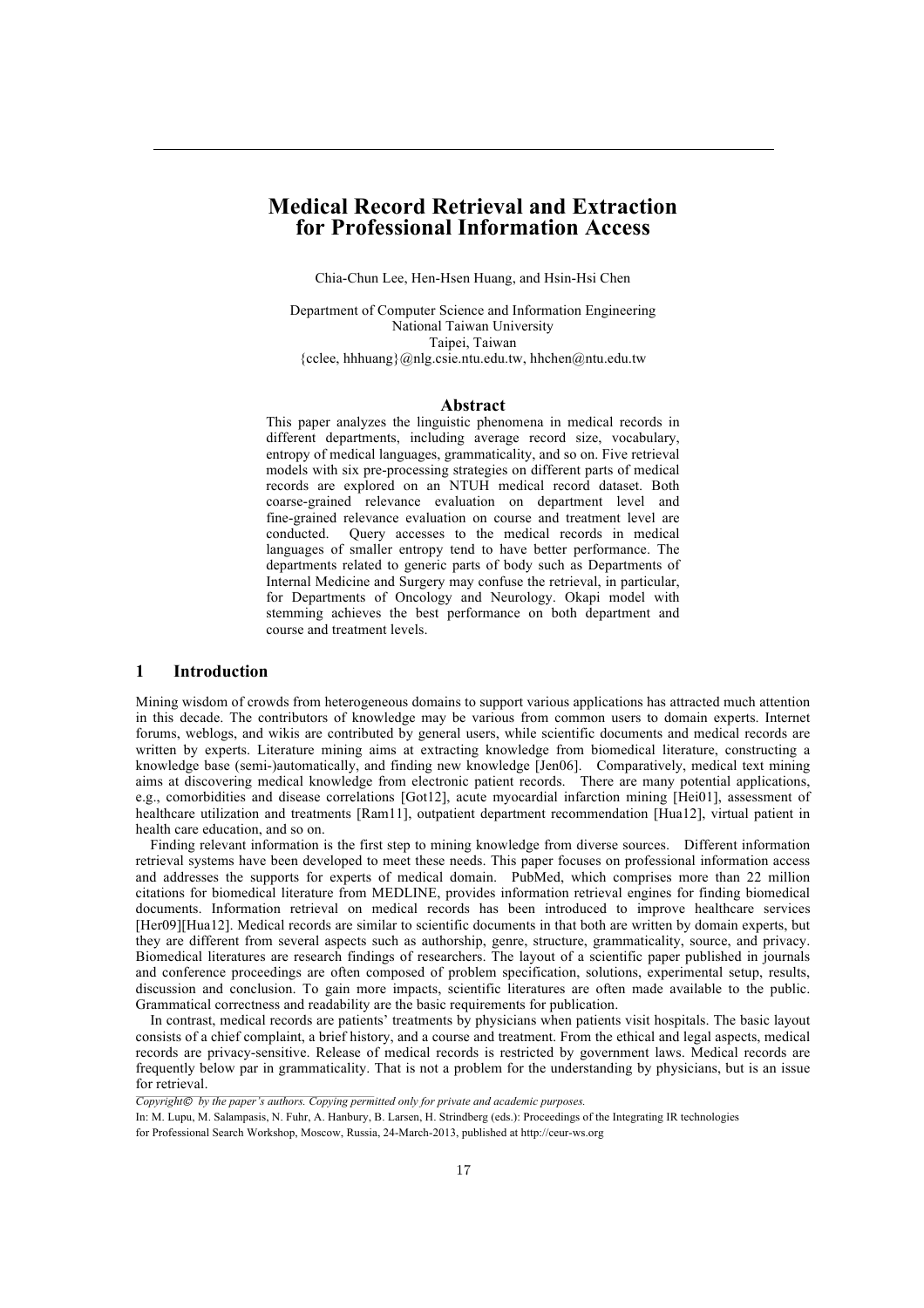Case study is indispensable for learning medical knowledge. The course and treatments of similar cases provide important references, in particular, for medical students or junior physicians. How to retrieve relevant medical records effectively and efficiently is an essential research topic. TREC 2011 [Voo11] and 2012 [Voo12] Medical

Records track provides test collections for patient retrieval based on a set of clinical criteria. Several approaches such as concept-based [Koo11], query expansion [Din11], and knowledge-based [Dem11] have been proposed to improve the retrieval performance. In this paper, we investigate medical record retrieval on an NTUH dataset provided by National Taiwan University Hospital. Given a chief complaint and/or a brief history, we would like to find the related medical records, and propose examination, medicine and surgery that may be performed for the input case.

The structure of this paper is organized as follows. The characteristics of the domain-specific dataset are addressed and analyzed in Section 2. Several information retrieval models and medical term extraction methods are explored on the dataset in Section 3. Both coarse-grained relevance evaluation on department level and fine-grained relevance evaluation on course and treatment level are conducted and discussed in Section 4. Finally, Section 5 concludes the remarks.

## **2 Description of the NTUH Medical Record Dataset**

In the NTUH dataset, almost all medical records are written in English. A medical record is composed of three major parts, including a chief complaint, a brief history, and a course and treatment. A chief complaint is a short statement specifying the purpose of a patient's visit and the patient's physical discomfort, e.g., *Epigastralgia for 10 days*, *Tarry stool twice since last night*, and so on. It describes the symptoms found by the patient and the duration of these symptoms. A brief history summarizes the personal information, the physical conditions, and the past medical treatment of the patient. In an example shown in Figure 1, the first paragraph lists the personal information and the physical conditions, and the second paragraph shows the past medical treatment. A course and treatment describes the treatment processes and the treatment outcomes in detail. Figure 2 is an example of a course and treatment, where medication administration, inspection, and surgery are enclosed in  $\langle a \rangle \langle a \rangle$ ,  $\langle a \rangle \langle a \rangle$ , and  $\langle s \rangle \langle s \rangle$ pairs, respectively.

There are 113,625 medical records in the NTUH experimental dataset after those records consisting of scheduled cases, empty complaints, complaints written in Chinese, and treatments without mentioning any examination, medicine, and surgery are removed. Table 1 lists mean  $(u)$  and standard deviation  $(\sigma)$  of chief complaint (CC), brief history (BH), course and treatment (CT), and medical record (MR) in terms of the number of words used in the corresponding part. Here a word is defined to be a character string separated by spaces. The patient and the physician names are removed from the dataset for the privacy issues. The brief history is the longest, while the chief complaint is the shortest.

The 113,625 medical records are categorized into 14 departments based on patients' visits. The statistics is illustrated in Table 2. Departments of Internal Medicine and Surgery have the first and the second largest amount of data, while Departments of Dental and Dermatology have the smallest amount. Table 3 shows the length distribution of these 14 departments. For the chief complaint, Department of Urology has the smallest mean, and Department of Dermatology has the largest mean. For the brief history, Department of Ophthalmology has the smallest mean and standard deviation, and Department of Psychiatry has the largest mean. Overall, Department of Dental has the smallest mean, and Department of Psychiatry has the largest mean as well as standard deviation.

> This 53-year-old man had underlying hypertension, and old CVA. He suffered from gallbladder stone with cholecystitis about one month ago. He was treated medically in  $\ddot{\Xi}$  hospital and then was discharged with a stable condition.

> The patient suffered from right upper abdominal pain after lunch with nausea and vomiting suddenly on Jan 4th 2006. There was no aggravating or relieving factor noted. The abdominal pain was radiated to the back. He visited our ER immediately. … PAST HISTORY

1. HTN(+), DM(-); Old CVA 3 years ago, Low back pain suspected spondylopathy Acute …

Figure 1: A Brief History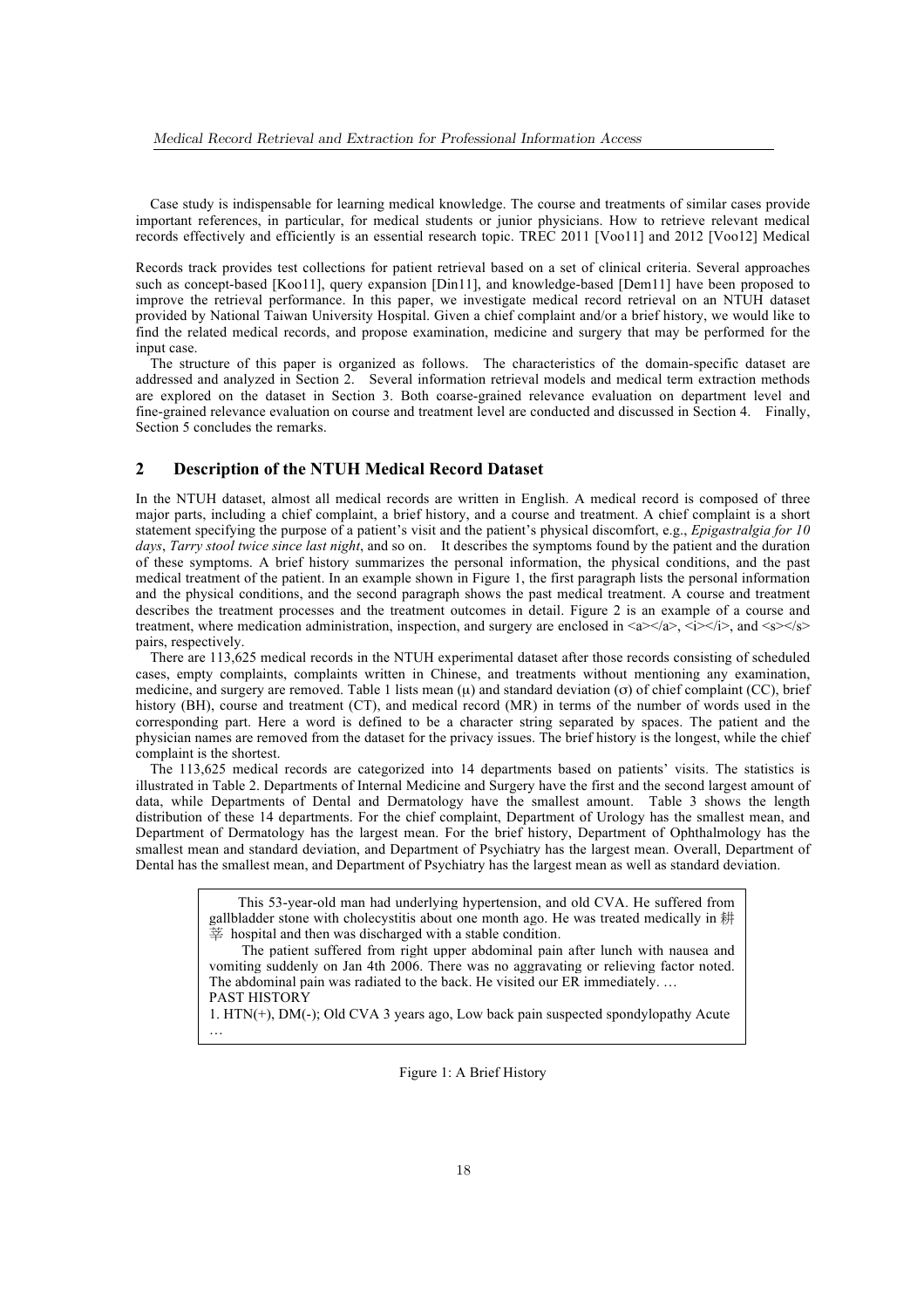#### Medical Record Retrieval and Extraction for Professional Information Access

After admission, <a> Heparin </a> was given immediately. Venous duplex showed left common iliac vein partial stenosis. Pelvic-lower extremity revealed bilateral mid. femoral vein occlusion.  $\overline{\langle i \rangle}$  Angiography  $\langle i \rangle$  showed total occlusion of left iliac vein, femoral vein and popliteal vein. IVC filter was implanted. Transcatheter intravenous urokinase therapy was started on  $1/11$  for 24 hours infusion. Follow up  $\langle i \rangle$  angiography  $\langle i \rangle$  showed partial recanalization of left iliac vein. Stenting was donefrom distal IVC through left common iliac vein to external iliac vein.  $\langle s \rangle$  Ballooming  $\langle s \rangle$  was also performed. …

#### Figure 2: A Course and Treatment

| Table 1: Mean and Standard Deviation of Medical Records in Words |            |                               |  |  |  |  |  |
|------------------------------------------------------------------|------------|-------------------------------|--|--|--|--|--|
| component                                                        | mean $(u)$ | standard deviation $(\sigma)$ |  |  |  |  |  |
| chief complaint (CC)                                             | 7.88       | 3.75                          |  |  |  |  |  |
| brief history (BH)                                               | 233.46     | 163.69                        |  |  |  |  |  |
| course and treatment (CT)                                        | 110.28     | 145 04                        |  |  |  |  |  |
| medical record (MR)                                              | 351.62     | 248.51                        |  |  |  |  |  |

Table 2: Distribution of the Medical Records w.r.t. Department Type

| Dental            | .253   | Dermatology    | 1.258 | Ear, Nose & Throat      | 7.680 |
|-------------------|--------|----------------|-------|-------------------------|-------|
| Internal Medicine | 34.396 | Neurology      | 2,739 | Obstetrics & Gynecology | 5.679 |
| Oncology          | 4.226  | Ophthalmology  | 3.400 | Orthopedics             | 8.814 |
| Pediatrics        | 1.468  | Rehabilitation | 1.935 | Psychiatry              | 1,656 |
| Surgery           | 23,303 | Urology        | 5,818 |                         |       |

Table 3: Mean and Standard Deviation of Medical Records in Each Department Type

| μ      | $\sigma$ | μ                                                                       | $\sigma$ | μ                                                    | $\sigma$                |  |
|--------|----------|-------------------------------------------------------------------------|----------|------------------------------------------------------|-------------------------|--|
|        |          |                                                                         |          |                                                      | Ear, Nose & Throat      |  |
| 9.14   | 4.13     | 11.25                                                                   | 3.93     | 7.17                                                 | 2.3                     |  |
| 138.97 | 65.45    | 232.4                                                                   | 108.58   | 158.33                                               | 84.81                   |  |
| 23.31  | 35.93    | 123.71                                                                  | 140.3    | 47.46                                                | 27.31                   |  |
| 171.41 | 87.27    | 367.35                                                                  | 197.93   | 212.95                                               | 95.48                   |  |
|        |          |                                                                         |          |                                                      | Obstetrics & Gynecology |  |
| 7.8    | 4.75     | 10.17                                                                   | 3.64     | 7.8                                                  | 2.69                    |  |
| 278.72 | 154.61   | 251.87                                                                  | 127.61   | 175.13                                               | 129.89                  |  |
| 162.28 | 182.69   | 141.87                                                                  | 115.52   | 53.45                                                | 55.53                   |  |
| 448.8  | 257.04   | 403.91                                                                  | 190.02   | 236.38                                               | 156.11                  |  |
|        |          |                                                                         |          | Orthopedics                                          |                         |  |
| 8.29   | 3.34     | 8.21                                                                    | 2.44     | 8.42                                                 | 3.73                    |  |
| 418.46 | 201.19   | 117.93                                                                  | 47.73    | 131.96                                               | 70.26                   |  |
| 170.44 | 193.36   | 49.59                                                                   | 32.04    | 44.75                                                | 38.0                    |  |
| 597.19 | 301.34   | 175.73                                                                  | 65.87    | 185.14                                               | 88.71                   |  |
|        |          | Rehabilitation                                                          |          | Psychiatry                                           |                         |  |
| 7.52   | 2.84     | 9.27                                                                    | 2.82     | 10.01                                                | 4.79                    |  |
| 293.46 | 189.83   | 346.09                                                                  | 186.26   | 521.73                                               | 287.7                   |  |
| 137.77 | 184.69   | 183.4                                                                   | 101.47   | 162.44                                               | 96.51                   |  |
| 438.75 | 291.07   | 538.77                                                                  | 227.96   | 694.19                                               | 320.3                   |  |
|        |          |                                                                         |          |                                                      |                         |  |
| 7.73   | 3.04     | 6.26                                                                    | 2.78     |                                                      |                         |  |
| 191.03 | 126.37   | 152.96                                                                  | 121.31   |                                                      |                         |  |
| 84.22  | 103.71   | 44.33                                                                   | 59.26    |                                                      |                         |  |
| 282.98 | 179.89   | 203.54                                                                  | 148.27   |                                                      |                         |  |
|        |          | Dental<br>Internal Medicine<br><b>Oncology</b><br>Pediatrics<br>Surgery |          | Dermatology<br>Neurology<br>Ophthalmology<br>Urology |                         |  |

From the linguistic point of view, we also investigate the vocabulary size and entropy of the medical language overall for the dataset and individually for each department. Table 4 summarizes the statistics. Shannon [Sha51] estimated word entropy for English as 11.82 bits per word, but there has been some debate about this estimate, with Grignetti [Gri64] estimating entropy to be 9.8 bits per word. In the NTUH medical dataset, the entropy is 11.15 bits per word, a little smaller than Shannon entropy and larger than Grignetti entropy. Departments related to definite parts of body, e.g., dental, ear, nose & throat, ophthalmology and orthopedics, have lower entropy.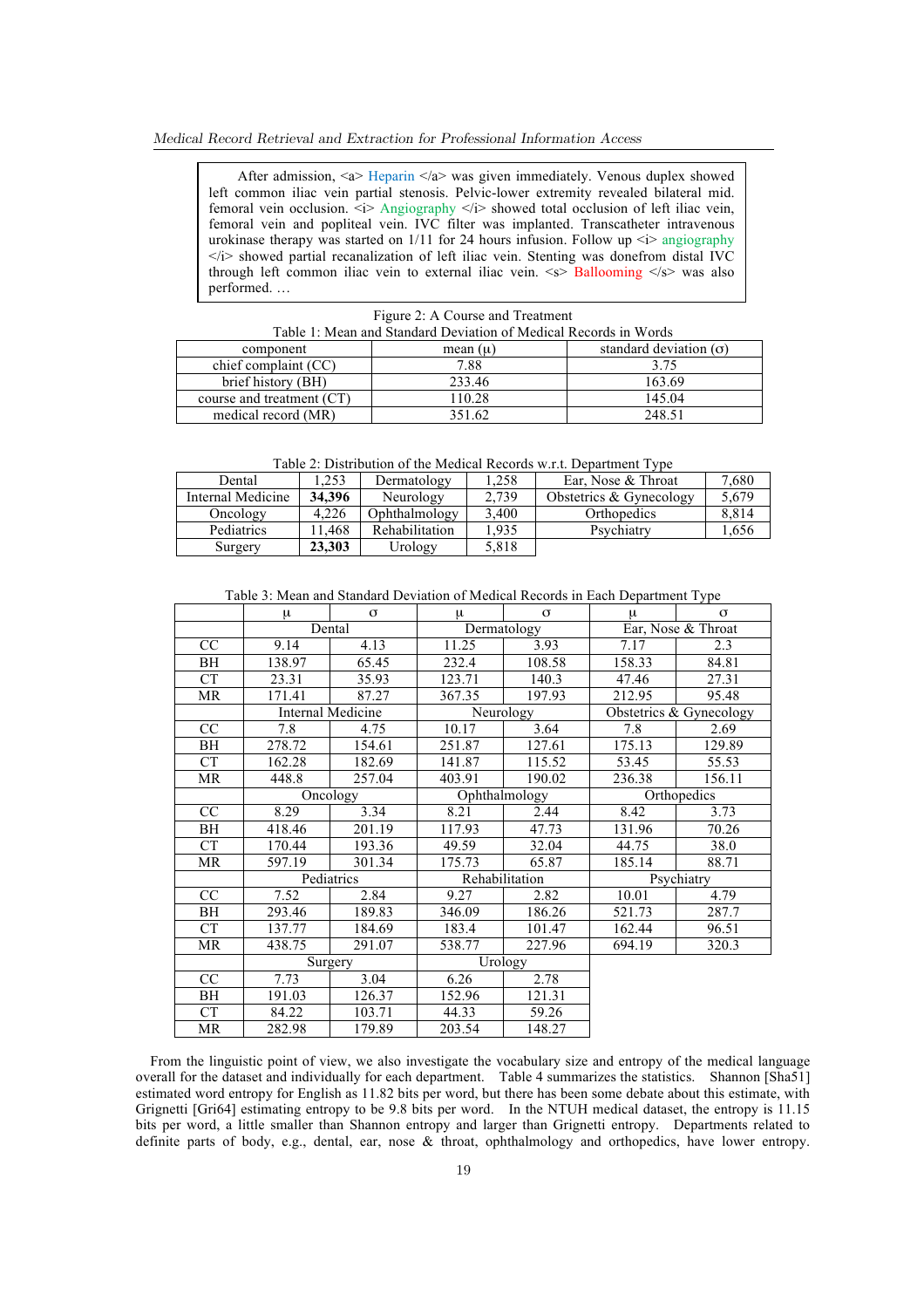Comparatively, departments related to generic parts have larger entropy. In particular, Department of Ophthalmology has the lowest entropy, while Department of Internal Medicine has the largest entropy. Medical records are frequently below par in grammaticality. Spelling errors are very common in this dataset. Some common erroneous words and their correct forms enclosed in parentheses are listed below for reference: histropy (history), ag (ago/age), withour (without), denid (denied), and recieved (received). Some words are ambiguous in the erroneous form, e.g., "ag" can be interpreted as "ago" or "age" depending on its context. Besides grammatical problems, shorthand notation or abbreviation occurs very often. For example, "opd" is an abbreviation of "outpatient department" and "yrs" is a shorthand notation of "years-old". Furthermore, physicians tend to mix English and Chinese in the NTUH dataset. In Department of Psychiatry, the chief complaint of psychiatric disorder patients is more descriptive, and it is hard to write down the descriptions completely in English. Physicians express the patients' descriptions bilingually, e.g., "Chronic insomnia for 10+ years 吃了 10 顆 FM2 還是睡不著, 希望住院調整睡."Furthermore, physicians tend to name hospitals in Chinese.

Table 4: Vocabulary Size and Entropy of the Medical Language w.r.t. Department Type

| Vocabulary Size   | Entropy | Vocabulary Size | Entropy | Vocabulary Size         | Entropy |  |
|-------------------|---------|-----------------|---------|-------------------------|---------|--|
| Dental            |         | Dermatology     |         | Ear, Nose & Throat      |         |  |
| 15,036            | 9.74    | 26,914          | 10.32   | 48,452                  | 9.88    |  |
| Internal Medicine |         | Neurology       |         | Obstetrics & Gynecology |         |  |
| 415,279           | 11.06   | 55,301          | 10.62   |                         | 10.46   |  |
| Oncology          |         | Ophthalmology   |         | Orthopedics             |         |  |
| 101,361           | 10.81   | 27,765          | 9.70    | 47,082                  | 9.79    |  |
| Pediatrics        |         | Rehabilitation  |         | Psychiatry              |         |  |
| 175,555           | 10.86   | 51,328          | 10.50   | 67,390                  | 10.64   |  |
| Surgery           |         | Urology         |         | Overall                 |         |  |
| 203,677           | 10.76   | 53,853          | 10.25   | 786,666                 | 11.15   |  |

#### **3 Retrieval and Extraction Models**

The retrieval scenario is specified as follows. Given a chief complaint and/or a brief history, physicians plan to retrieve the similar cases from the historical medical records and reference to the possible course and treatments. Chief complaints and/or brief histories in the historical medical records can be regarded as queries. Words may be stemmed and stop words may be removed before indexing. Spelling checker is introduced to deal with grammaticality issue. Besides words, medical terms are also recognized as indices. Different IR models can be explored on different parts of medical records. In the empirical study, Lemur Toolkit (http://www.lemurproject.org/) is adopted and five retrieval models including tf-idf, okapi, KL-divergence, cosine, and indri are experimented.

The medical terms such as examination, medicine, and surgery are extracted from the course and treatment of the retrieved medical records. Medical term recognition [Aba11] is required. Ontology-based and pattern-based approaches are adopted. The ontology-based approach adopts the resources from the Unified Medical Language System (UMLS) maintained by National Library of Medicine. The UMLS covers a wide range of terms in medical domain, and relations between these medical terms. Among these resources, the Metathesaurus organizes medical terms into groups of concepts. Moreover, each concept is assigned at least one Semantic Type. Semantic Types provide categorization of concepts at a more general level, and therefore are well-suited to be incorporated. The pattern-based approach adopts patterns such as "**SURGERY** was performed on **DATE**" to extract medical terms. The idea comes from the special written styles of medical records. A number of patterns frequently repeat in medical records. The following lists some examples for the pattern "**SURGERY** was performed on **DATE**": **paracentesis** was performed on **2010-01-08**, **repositioning** was performed on **2008/04/03**, **incision and drainage** was performed on **2010-01-15**, and **tracheostomy** was performed on **2010/1/11**.

We follow our previous work [Che12] to extract frequent patterns from medical record dataset and apply them to recognize medical terms. The overall schedule is summarized as follows.

(a) Medical Entity Classification: Recognize medical named entities including surgeries, diseases, drugs, etc. by the ontology-based approach, transform them into the corresponding medical classes, and derive a new corpus.

(b) Frequent Pattern Extraction: Employ n-gram models in the new corpus to extract a set of frequent patterns.

(c) Linguistic Pattern Extraction: For each pattern, randomly sample sentences having this pattern, parse these sentences, and keep the pattern if there is at least one parsing sub-tree for it.

(d) Pattern Coverage Finding: Check coverage relations among higher order patterns and lower order patterns, and remove those lower patterns being covered.

To evaluate the performance of the retrieval and extraction models, 10-fold cross validation is adopted. We conduct two-phase evaluation. In the first phase, the input query is a chief complaint and the output is the retrieved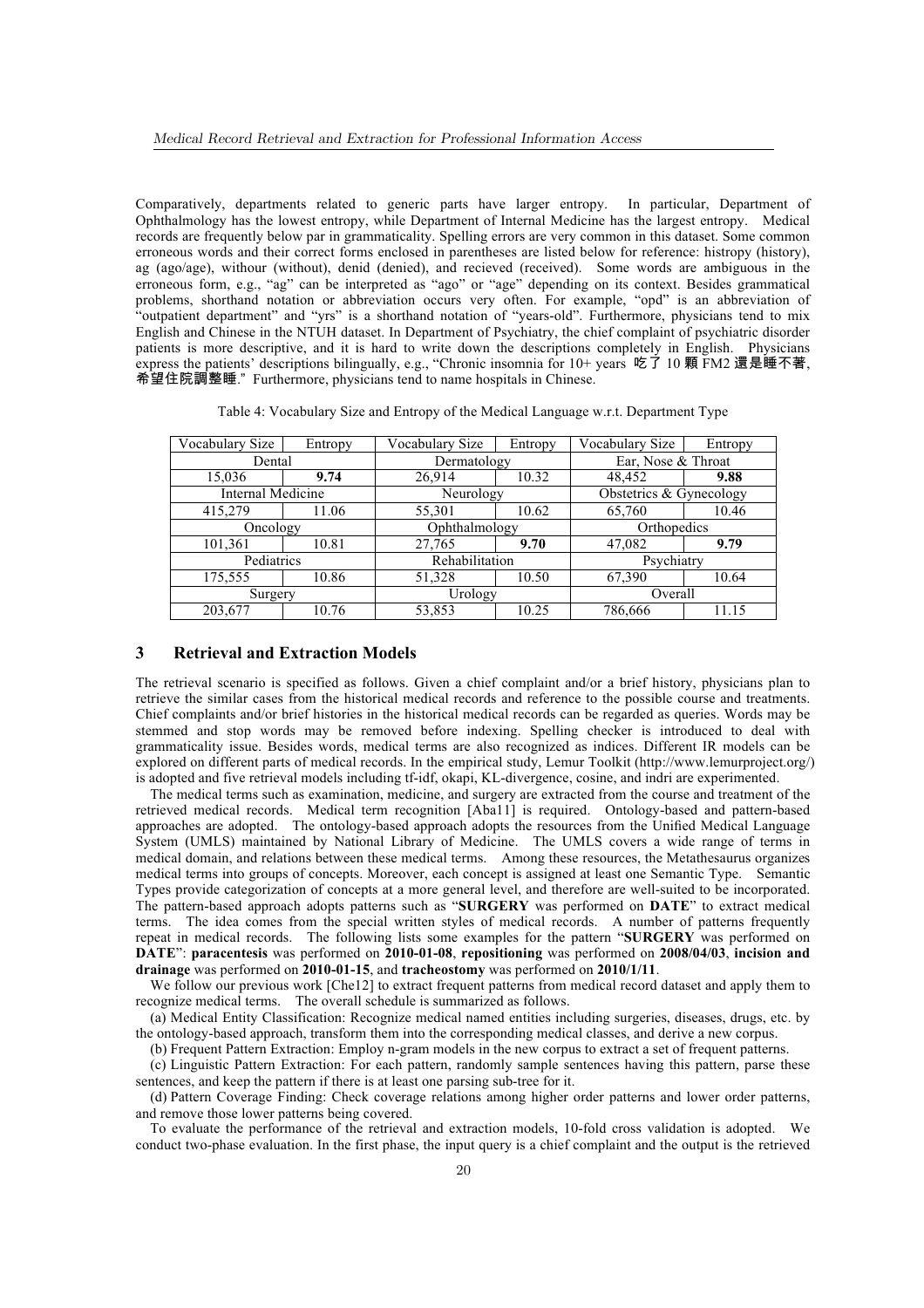top-*n* medical records. We aim to evaluate the quality of the returned *n* medical records. There is no ground truth or relevance judgments available, surrogate relevance judgments are therefore used. Recall that each medical record belongs to a department. Let the input chief complaint belong to department *d*, and the departments of the top-*n* retrieved medical records be  $d_1, d_2, ..., d_n$ . Here, we postulate that medical record *i* is relevant to the input chief complaint, if  $d_i$  of medical record *i* is equal to  $d$ . In this way, we can compute precision@k, mean average precision (MAP), and nDCG as traditional IR. In addition, we can regard the returned *n* medical records as a cluster and compute the department distribution of the cluster. The retrieval is regarded as correct if the dominant department of the cluster is the same as the department of the input query (i.e., the input chief complaint). In this way, we can compute the confusion matrix among actual and proposed departments and observe the effects on retrieval performance.

In the second phase, we conduct much finer evaluation. The input is a chief complaint and a brief history, and the output is top-1 course and treatment selected from the historical NTUH medical records. Recall that examination, medicine and surgery are three key types of medical entities specified in a course and treatment. We would like to know if the retrieved medical record adopts the similar course and treatment as the input query. Thus the evaluation unit is the three types of entities. We extract examinations, medicines and surgeries from the courses and treatments of an input query and the retrieved medical record, respectively, by medical term recognition. They are named as *GE*, *GM*, and *GS* for ground truth (i.e., the course and treatment of the input query), and *PE*, *PM*, and *PS* for the proposed treatment (i.e., the course and treatment of the returned medical record), respectively. The Jaccard's coefficient between the ground truth and the proposed treatment is a metric indicating if the returned medical records are relevant and interesting to physicians. It is defined as: total number of common entities in the ground truth and the proposed answer divided by sum of the entities in the ground truth and the proposed answer for each query. The evaluation is done for each medical entity type. That is, Jaccard's coefficient for examination=|GE∩PE|/|GE∪PE|, Jaccard's coefficient for medicine=|GM∩PM|/|GM∪PM|, and Jaccard's coefficient for surgery=|GS∩PS|/|GS∪PS|. Note that the denominator will be zero, if both the ground truth and the proposed answer do not contain any medical entities of the designated type. In this case, we set Jaccard's coefficient to be 1. The average of the Jaccard's coefficients of all the input queries is considered as a metric to evaluate the performance of the retrieval model on the treatment level.

|        |            |                |                |                |                |                | ັ              |
|--------|------------|----------------|----------------|----------------|----------------|----------------|----------------|
| model  | metric     | S <sub>1</sub> | S <sub>2</sub> | S <sub>3</sub> | S <sub>4</sub> | S <sub>5</sub> | S <sub>6</sub> |
|        |            |                |                | Top 5          |                |                |                |
| tf-idf | MAP        | 0.6858         | 0.6776         | 0.6860         | 0.6780         | 0.6700         | 0.6685         |
|        | nDCG       | 0.7529         | 0.7456         | 0.7535         | 0.7461         | 0.7385         | 0.7370         |
|        | <b>MAP</b> | 0.6954         | 0.6871         | 0.6965         | 0.6875         | 0.6800         | 0.6774         |
| okapi  | nDCG       | 0.7622         | 0.7545         | 0.7626         | 0.7551         | 0.7489         | 0.7469         |
| kl     | <b>MAP</b> | 0.6715         | 0.6634         | 0.6692         | 0.6612         | 0.6691         | 0.6654         |
|        | nDCG       | 0.7396         | 0.7316         | 0.7385         | 0.7305         | 0.7380         | 0.7350         |
|        | <b>MAP</b> | 0.6857         | 0.6818         | 0.6868         | 0.6827         | 0.6521         | 0.6503         |
| cos    | nDCG       | 0.7520         | 0.7485         | 0.7534         | 0.7488         | 0.7217         | 0.7203         |
| indri  | <b>MAP</b> | 0.6638         | 0.6582         | 0.6604         | 0.6558         | 0.6557         | 0.6527         |
|        | nDCG       | 0.7328         | 0.7274         | 0.7305         | 0.7264         | 0.7251         | 0.7220         |
|        |            | S1             | S <sub>2</sub> | S <sub>3</sub> | S4             | S5             | S <sub>6</sub> |
|        |            |                |                | Top 10         |                |                |                |
| tf-idf | <b>MAP</b> | 0.6651         | 0.6584         | 0.6660         | 0.6590         | 0.6502         | 0.6487         |
|        | nDCG       | 0.7481         | 0.7420         | 0.7486         | 0.7422         | 0.7348         | 0.7330         |
| okapi  | <b>MAP</b> | 0.6734         | 0.6672         | 0.6749         | 0.6678         | 0.6588         | 0.6566         |
|        | nDCG       | 0.7559         | 0.7498         | 0.7564         | 0.7498         | 0.7427         | 0.7404         |
| kl     | <b>MAP</b> | 0.6517         | 0.6444         | 0.6499         | 0.6430         | 0.6489         | 0.6465         |
|        | nDCG       | 0.7362         | 0.7297         | 0.7352         | 0.7285         | 0.7329         | 0.7307         |
|        | <b>MAP</b> | 0.6648         | 0.6611         | 0.6660         | 0.6622         | 0.6340         | 0.6331         |
| $\cos$ | nDCG       | 0.7473         | 0.7437         | 0.7481         | 0.7447         | 0.7186         | 0.7181         |
|        | MAP        | 0.6446         | 0.6395         | 0.6422         | 0.6380         | 0.6365         | 0.6339         |
| indri  | nDCG       | 0.7305         | 0.7256         | 0.7285         | 0.7246         | 0.7221         | 0.7192         |

Table 5: MAP and nDCG of Retrieval Models on the Department Level with Different Strategies

#### **4 Results and Discussion**

Table 5 shows the coarse-grained relevance evaluation on department level. Five retrieval models shown in the 1<sup>st</sup> column with six strategies (S1)-(S6) are explored. These six strategies are defined as follows. Top 5 and top 10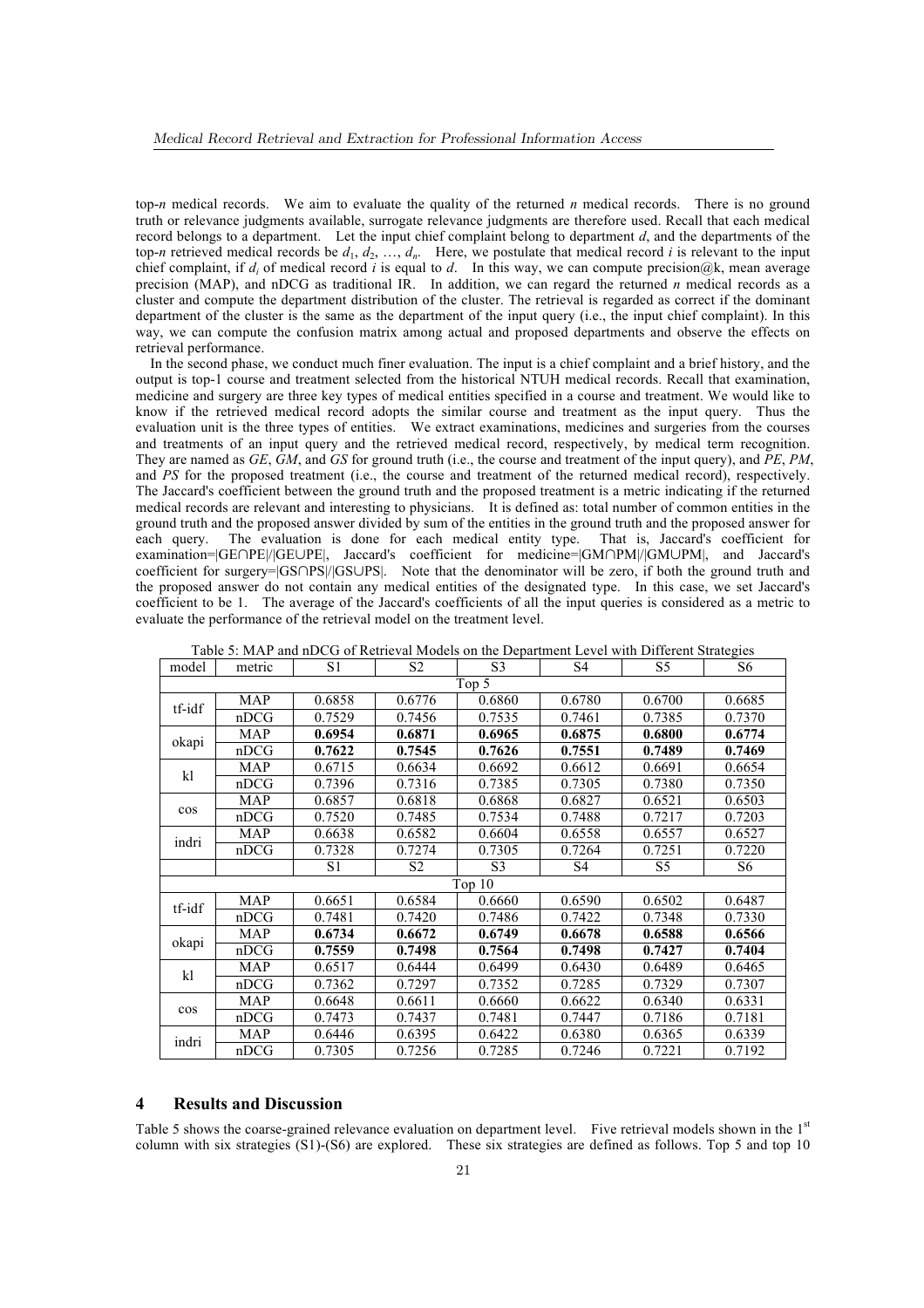medical records are retrieved and compared. For strategies S5 and S6, we extract gender (male/female), age (0-15, 16-45, 46-60, 61+), and other information from brief history besides chief complaints.

- S1: using chief complaints
- S2: S1 with stop word removal
- S3: S1 with porter stemming
- S4: S1 with both stop word removal and porter stemming
- S5: using chief complaints and the first two sentences in brief histories
- S6: S5 with porter stemming

Overall, the performance tendency is okapi>tf-idf>cos>kl>indri no matter which strategies are used. Removing stop words tend to decrease the performance. Using porter stemming is useful when chief complaints are employed only. Introducing brief histories decreases the performance. Okapi retrieval model with strategy S3 performs the best when top 5 medical records are retrieved. In fact, Okapi+S3 is not significantly better than Okapi+S1, but both are significantly better than Okapi with other strategies (*p* value <0.0001) on MAP and nDCG. When S3 is adopted, Okapi is significantly better than the others.

We further evaluate the retrieval models with precision@k shown in Table 6. The five retrieval models at the setting  $k=1$  are significantly better than those at  $k=3$  and  $k=5$ . Most of the precision@k are larger than 0.7 at  $k=1$ . It means the first medical record retrieved is often relevant. Okapi with strategy S3 is still the best under precision@k. Moreover, we examine the effects of the parameter *n* in the medical record retrieval. Only the best two retrieval models in the above experiments, i.e., tf-idf and okapi with strategy S3, are shown in Figure 3. We can find MAP decreases when *n* becomes larger in both models. It means noise is introduced when more medical records are reported. The Okapi+S3 model is better than the tf-idf+S3 model in all the settings.

Table 6: precision@k of Retrieval Models on the Department Level with Different Strategies

| model  | precision@ $k$ | S <sub>1</sub> | S <sub>2</sub> | S <sub>3</sub> | S <sub>4</sub> | S5     | S6     |
|--------|----------------|----------------|----------------|----------------|----------------|--------|--------|
| tf-idf |                | 0.7185         | 0.7103         | 0.7188         | 0.7105         | 0.7031 | 0.7013 |
| okapi  |                | 0.7280         | 0.7197         | 0.7293         | 0.7203         | 0.7136 | 0.7109 |
| kl     | $k=1$          | 0.7041         | 0.6958         | 0.7020         | 0.6933         | 0.7021 | 0.6984 |
| $\cos$ |                | 0.7184         | 0.7138         | 0.7193         | 0.7149         | 0.6857 | 0.6827 |
| indri  |                | 0.6960         | 0.6907         | 0.6926         | 0.6879         | 0.6880 | 0.6857 |
| tf-idf |                | 0.6259         | 0.6196         | 0.6269         | 0.6204         | 0.6132 | 0.6117 |
| okapi  |                | 0.6371         | 0.6316         | 0.6384         | 0.6326         | 0.6238 | 0.6231 |
| kl     | $k=3$          | 0.6073         | 0.5997         | 0.6055         | 0.5988         | 0.6120 | 0.6105 |
| $\cos$ |                | 0.6273         | 0.6236         | 0.6279         | 0.6245         | 0.5983 | 0.5970 |
| indri  |                | 0.5986         | 0.5947         | 0.5967         | 0.5935         | 0.5986 | 0.5973 |
| tf-idf |                | 0.5963         | 0.5911         | 0.5980         | 0.5928         | 0.5863 | 0.586  |
| okapi  |                | 0.6072         | 0.6034         | 0.6099         | 0.605          | 0.5973 | 0.5965 |
| kl     | $k=5$          | 0.5775         | 0.5719         | 0.5770         | 0.5725         | 0.5842 | 0.5838 |
| $\cos$ |                | 0.5972         | 0.5933         | 0.5984         | 0.5951         | 0.5741 | 0.5741 |
| indri  |                | 0.5698         | 0.5670         | 0.5691         | 0.5676         | 0.5713 | 0.5702 |



Figure 3: MAPs of tf-idf and okapi under Different *n*'s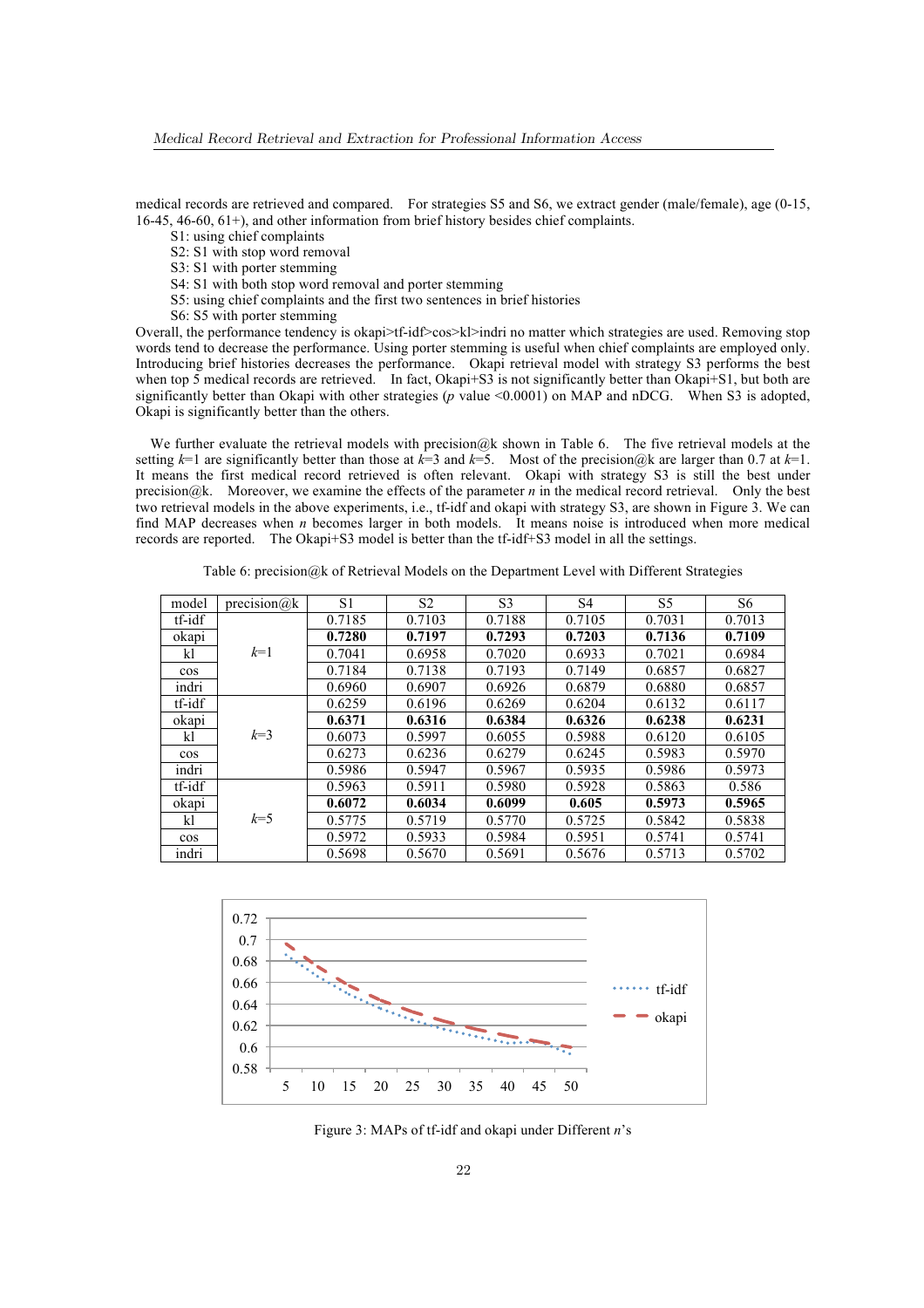Table 7 further shows the retrieval performance in terms of MAP, nDCG and precision@k with respect to department type. Note four departments have entropy less than 10 shown in Table 4, i.e., Departments of Dental, Ear, Nose & Throat, Ophthalmology, and Orthopedics. The performances of query accesses to medical records in these departments are more than 0.8200 in all the metrics. In particular, the retrieval performances for Department of Ophthalmology are even more than 0.9155. Comparatively, Department of Internal Medicine, which has the largest entropy, achieves the average performance. Department of Oncology gets the worst retrieval performance because tumor may occur in different organs. The precision@1 to access medical records in this department is only 0.3685, which is the worst of all.

Table 8 lists the confusion matrix among department types. The diagonals show how many percentages the dominant department in the retrieved medical record cluster is the same as the actual department. Larger diagonal values mean good retrieval performance. The results are quite similar to those in Table 7. The values of Dental-Dental, Ear&Nose&Throat-Ear&Nose&Throat, Ophthalmology-Ophthalmology and Orthopedics-Orthopedics are larger than those of other department pairs in the corresponding rows. In contrast, the value of Oncology-Oncology is 0.1545, which is even smaller than the values of Oncology-Internal Medicine (i.e., 0.4792) and Oncology-Surgery (i.e., 0.1805). That may be because tumor is often found in Department of Internal Medicine, and treated in Department of Surgery. Similarly, the access related to Department of Neurology is also worse in Table 7. Table 8 shows the value of Neurology-Internal Medicine (i.e., 0.2950) is very close to that of Neurology-Neurology (i.e., 0.3552).

Table 7: Retrieval Performance w.r.t. Department Type Using Okapi Retrieval Model and Strategy S3

| Department              | MAP@5  | nDCG@5 | MAP@10 | nDCG@10 | precision $(a)$ 1 |
|-------------------------|--------|--------|--------|---------|-------------------|
| Dental                  | 0.8545 | 0.8825 | 0.8295 | 0.8744  | 0.8755            |
| Dermatology             | 0.6531 | 0.7083 | 0.6263 | 0.7003  | 0.6901            |
| Ear, Nose & Throat      | 0.8443 | 0.8770 | 0.8282 | 0.8715  | 0.8640            |
| Internal Medicine       | 0.7001 | 0.7867 | 0.6695 | 0.7688  | 0.7381            |
| Neurology               | 0.4843 | 0.5762 | 0.4612 | 0.5731  | 0.5232            |
| Obstetrics & Gynecology | 0.7779 | 0.8121 | 0.7635 | 0.8100  | 0.8000            |
| Oncology                | 0.3233 | 0.3847 | 0.3236 | 0.4185  | 0.3685            |
| Ophthalmology           | 0.9265 | 0.9419 | 0.9155 | 0.9371  | 0.9377            |
| Orthopedics             | 0.8518 | 0.8888 | 0.8326 | 0.8802  | 0.8736            |
| Pediatrics              | 0.6667 | 0.7278 | 0.6509 | 0.7290  | 0.6977            |
| Rehabilitation          | 0.6088 | 0.6772 | 0.5921 | 0.6771  | 0.6390            |
| Psychiatry              | 0.8323 | 0.8631 | 0.8183 | 0.8608  | 0.8487            |
| Surgery                 | 0.6120 | 0.6971 | 0.5889 | 0.6943  | 0.6535            |
| Urology                 | 0.7651 | 0.8035 | 0.7494 | 0.8037  | 0.7873            |

#### Table 8: Confusion Matrix among Departments

| Actual     | Dominant Department (%) |       |            |       |       |       |       |       |       |       |       |       |       |       |      |
|------------|-------------------------|-------|------------|-------|-------|-------|-------|-------|-------|-------|-------|-------|-------|-------|------|
| Dept.      | Dent                    | Derm  | <b>ENT</b> | Med   | Neur  | O&G   | Onc   | Ophth | Ortho | Pedi  | Reha  | Psyc  | Surg  | Urol  | Un   |
| Dent       | 76.94                   | 0.32  | 6.62       | 4.87  | 0.08  | 0.40  | 0.72  | 0.00  | 1.44  | 0.56  | 0.00  | 0.00  | 7.74  | 0.32  | 0.00 |
| Derm       | 0.32                    | 54.45 | 2.70       | 22.97 | 0.79  | 0.32  | 0.40  | 0.32  | 2.62  | 2.62  | 0.08  | 0.16  | 11.76 | 0.48  | 0.00 |
| <b>ENT</b> | 0.56                    | 0.09  | 83.62      | 6.80  | 0.27  | 0.18  | 0.87  | 0.35  | 0.38  | 1.00  | 0.01  | 0.03  | 5.64  | 0.18  | 0.01 |
| Med        | 0.09                    | 0.40  | 1.14       | 74.39 | 0.82  | 0.73  | 1.08  | 0.37  | 1.50  | 5.14  | 0.96  | 0.24  | 11.66 | 1.48  | 0.00 |
| Neur       | 0.04                    | 0.22  | 1.10       | 29.50 | 35.52 | 0.29  | 0.73  | 1.64  | 2.08  | 2.63  | 11.46 | 1.57  | 12.38 | 0.84  | 0.00 |
| O&G        | 0.18                    | 0.05  | 0.67       | 11.92 | 0.07  | 70.73 | 0.35  | 0.11  | 0.83  | 1.34  | 0.19  | 0.02  | 10.02 | 3.52  | 0.00 |
| Onc        | 0.35                    | 0.21  | 6.25       | 47.92 | 0.62  | 1.37  | 15.45 | 0.33  | 4.54  | 2.70  | 0.50  | 0.09  | 18.05 | 1.61  | 0.00 |
| Ophth      | 0.03                    | 0.06  | 0.85       | 3.18  | 0.06  | 0.12  | 0.09  | 90.91 | 0.71  | 0.47  | 0.03  | 0.00  | 3.12  | 0.38  | 0.00 |
| Ortho      | 0.19                    | 0.16  | 0.68       | 3.03  | 0.31  | 0.15  | 0.35  | 0.12  | 85.28 | 0.27  | 0.16  | 0.03  | 8.91  | 0.34  | 0.01 |
| Pedi       | 0.17                    | 0.33  | 1.13       | 29.30 | 0.43  | 0.58  | 0.35  | 0.22  | 0.81  | 58.07 | 0.18  | 0.19  | 7.39  | 0.82  | 0.01 |
| Reha       | 0.05                    | 0.05  | 0.47       | 15.30 | 8.37  | 0.21  | 0.31  | 0.21  | 5.37  | 0.41  | 57.52 | 0.05  | 9.66  | 2.02  | 0.00 |
| Psyc       | 0.00                    | 0.06  | 0.60       | 11.78 | 0.79  | 0.06  | 0.60  | 0.18  | 0.36  | 1.57  | 0.12  | 80.01 | 3.74  | 0.12  | 0.00 |
| Surg       | 0.27                    | 0.25  | 2.73       | 30.70 | 1.10  | 0.97  | 0.79  | 0.64  | 5.18  | 3.51  | 0.74  | 0.11  | 51.25 | 1.76  | 0.00 |
| Urol       | 0.09                    | 0.03  | 0.81       | 12.98 | 0.07  | 1.58  | 0.52  | 0.14  | 1.01  | 1.39  | 0.22  | 0.03  | 10.06 | 71.04 | 0.03 |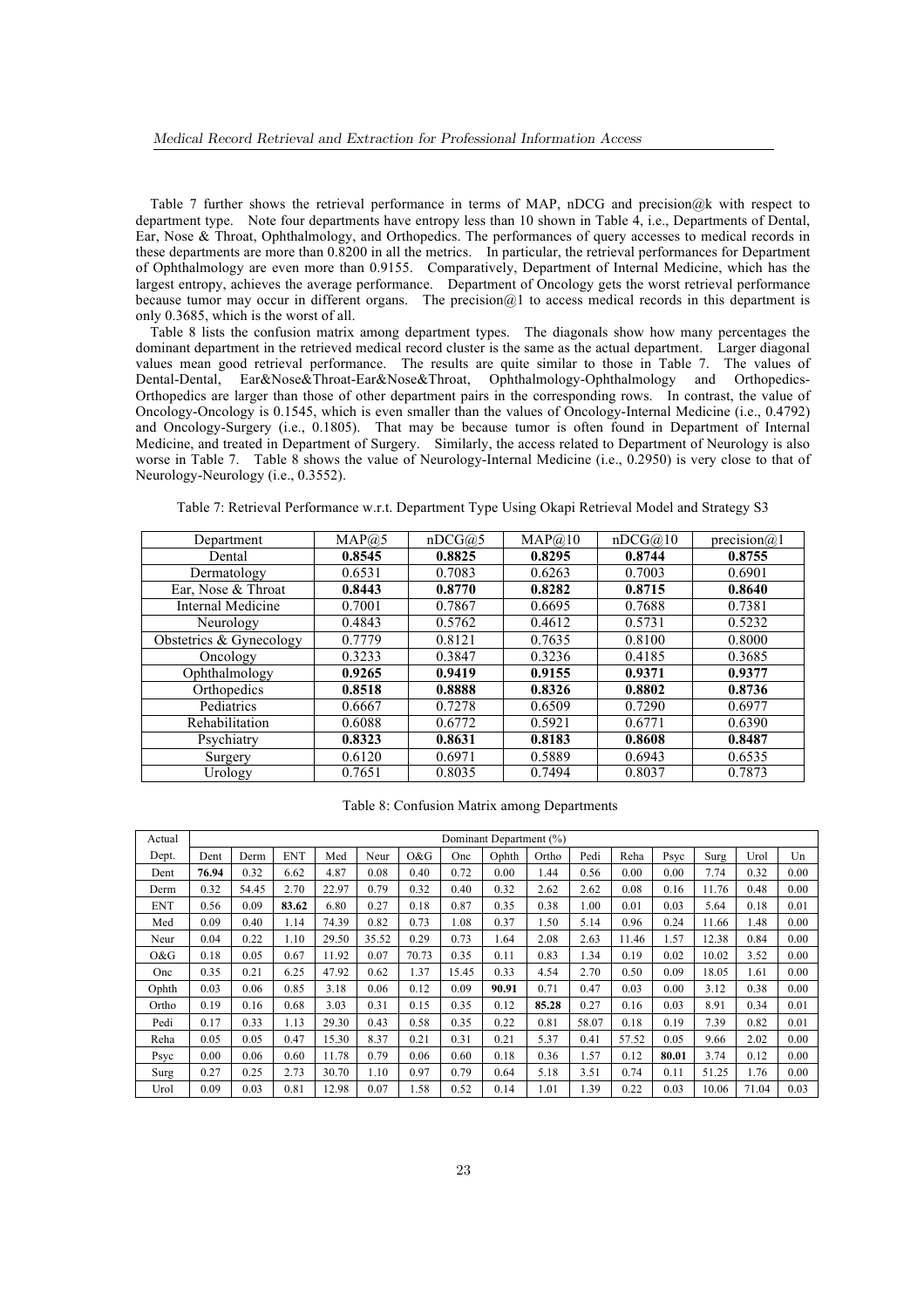|        | Top-1       | S <sub>1</sub> | S <sub>2</sub> | S <sub>3</sub> | S4     | S5     | S6     |
|--------|-------------|----------------|----------------|----------------|--------|--------|--------|
|        | examination | 0.3332         | 0.3109         | 0.3515         | 0.3289 | 0.3728 | 0.3727 |
| tf-idf | medicine    | 0.2501         | 0.2445         | 0.2589         | 0.2539 | 0.3166 | 0.3147 |
|        | surgery     | 0.1115         | 0.1154         | 0.1131         | 0.1168 | 0.1851 | 0.1835 |
|        | examination | 0.3448         | 0.3376         | 0.3499         | 0.3447 | 0.3816 | 0.3810 |
| okapi  | medicine    | 0.2995         | 0.2980         | 0.3000         | 0.2988 | 0.3289 | 0.3278 |
|        | surgery     | 0.1406         | 0.1397         | 0.1394         | 0.1406 | 0.1954 | 0.1936 |
|        | examination | 0.4351         | 0.4017         | 0.4399         | 0.4076 | 0.3690 | 0.3679 |
| kl     | medicine    | 0.2222         | 0.2370         | 0.2245         | 0.2389 | 0.3112 | 0.3101 |
|        | surgery     | 0.0847         | 0.0961         | 0.0844         | 0.0950 | 0.1821 | 0.1803 |
|        | examination | 0.3362         | 0.3305         | 0.3437         | 0.3362 | 0.3814 | 0.3826 |
| $\cos$ | medicine    | 0.2846         | 0.2865         | 0.2897         | 0.2905 | 0.3292 | 0.3291 |
|        | surgery     | 0.1358         | 0.1393         | 0.1339         | 0.1376 | 0.1882 | 0.1875 |
|        | examination | 0.4501         | 0.4202         | 0.4535         | 0.4259 | 0.3639 | 0.3636 |
| indri  | medicine    | 0.2035         | 0.2257         | 0.2055         | 0.2267 | 0.3042 | 0.3035 |
|        | surgery     | 0.0776         | 0.0898         | 0.0764         | 0.0879 | 0.1758 | 0.1743 |

Table 9: Jaccard's Coefficients of Retrieval Models on the Course and Treatment Level with Different Strategies

Table 9 lists the fine-grained relevance evaluation on the course and treatment level with Jaccard's coefficient. Total 663 examinations, 2,165 medicines, and 1,483 surgeries are used in the treatments. Total 54,679, 64,607, and 88,647 medical records mention examinations, medicines, and surgeries in their treatments. We count the number of the same examinations (medicines or surgeries) appearing in both ground truth and the treatment of the top-1 returned medical record. The number is normalized by total number of examinations (medicines or surgeries) in both treatments for each query. If both do not recommend any examinations (medicines or surgeries), the Jaccard's coefficient is regarded as 1. The five retrieval models and the six strategies used in the above experiments are explored again in the fine-grained evaluation. Overall, the performance of examination prediction is larger than that of medicine prediction, which is larger than that of surgery prediction. Considering brief history (i.e., strategies S5 and S6) benefits medicine and surgery prediction. The experimental results show that Okapi model with strategy S5 achieves the best performance on medicine and surgery prediction (i.e., 0.3289 and 0.1954), and Indri with strategy S3 achieves the best performance on examination prediction (i.e., 0.4535).

## **5 Conclusion**

This paper studies the medical record retrieval and extraction with different retrieval models under different strategies on department and course and treatment levels. Both coarse-grained and fine-grained relevance evaluations with various metrics are conducted. The medical records in medical languages of smaller entropy tend to have better retrieval performance. The departments related to generic parts of body such as Departments of Internal Medicine and Surgery may confuse the retrieval, in particular, for Departments of Oncology and Neurology. Okapi model achieves the best on department and treatment levels (in particular, medicine prediction and surgery prediction). To construct an evaluation dataset for medical record retrieval and extraction is challenging because the assessors which are domain experts cost much. In this paper, we postulate that the medical records belong to the same departments as the input queries are relevant. Such an evaluation may be underestimated because cross department is not necessarily wrong in real cases. For example, the treatment of tumors may be related to more than one department. Real user study is necessary for advanced evaluation. Besides, medical records may be in more than one language. Cross language medical retrieval will be explored in the future.

### **Acknowledgments**

Research of this paper was partially supported by National Science Council (Taiwan) under the contract NSC 101-2221-E-002-195-MY3. We are very thankful to National Taiwan University Hospital for providing NTUH the medical record dataset. The authors also thank anonymous reviewers for their helpful comments.

## **References**

[Aba11] A. B. Abacha, and P. Zweigenbaum. Medical entity recognition: a comparison of semantic and statistical methods. Proceedings of the 2011 Workshop on Biomedical Natural Language Processing, 2011, 56-64.